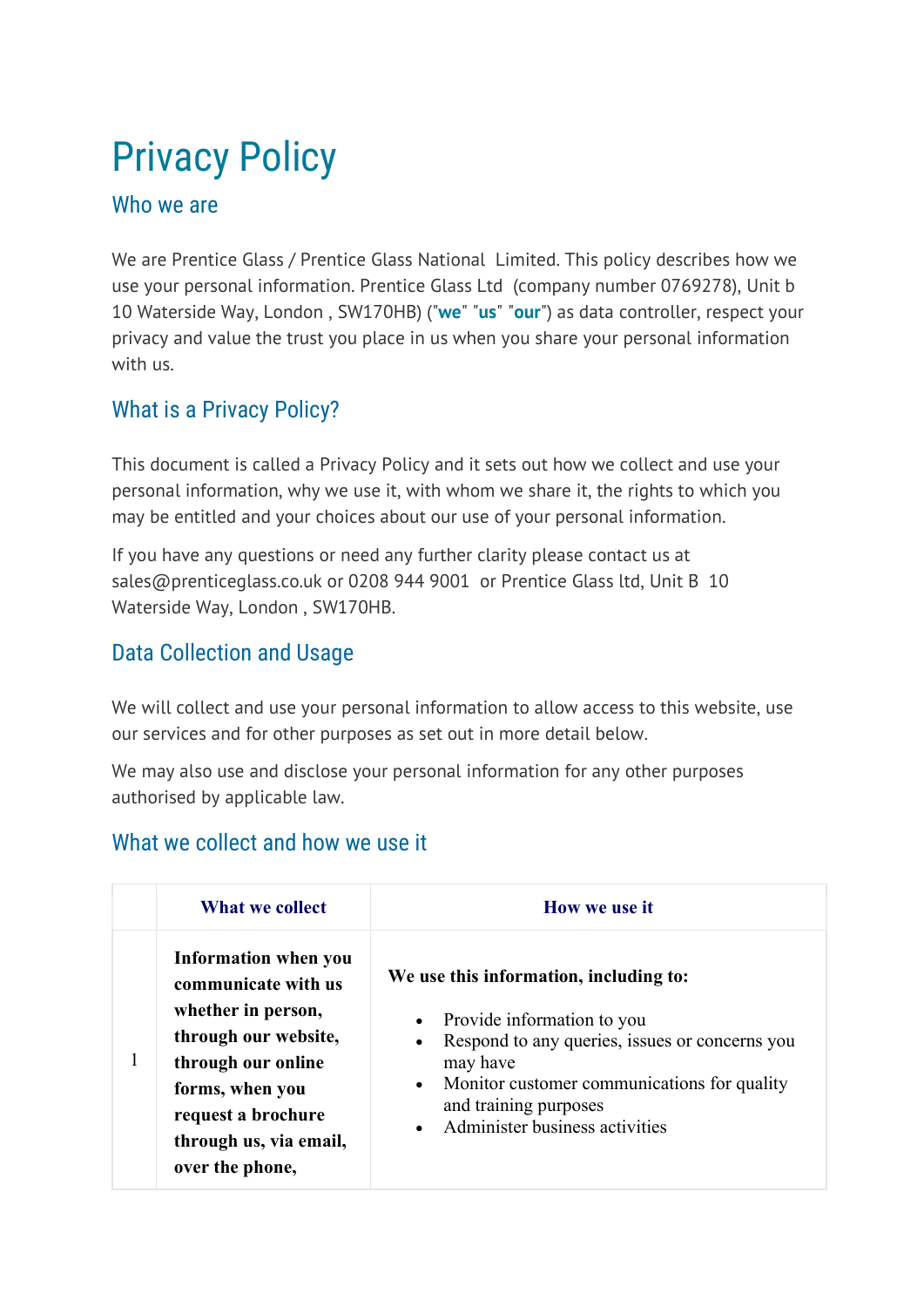|   | through social media<br>or via any other<br>medium, including:<br>What you have<br>requested from<br>us, when and<br>how you made<br>the request<br>What we<br>provided you<br>with<br>Whether you've<br>clicked on links<br>in electronic<br>communications<br>from us<br>Your contact<br>$\bullet$<br>$details - this$<br>may include<br>your full/part<br>postal address,<br>email address,<br>telephone<br>number and<br>your social<br>media account<br>if that's the way<br>you<br>communicate<br>with us<br>The details and<br>contents of your<br>communications<br>with us and our<br>messages to<br>you. |                                                                                                                                                                                                                                                               |
|---|--------------------------------------------------------------------------------------------------------------------------------------------------------------------------------------------------------------------------------------------------------------------------------------------------------------------------------------------------------------------------------------------------------------------------------------------------------------------------------------------------------------------------------------------------------------------------------------------------------------------|---------------------------------------------------------------------------------------------------------------------------------------------------------------------------------------------------------------------------------------------------------------|
| 2 | <b>Information through</b><br>your use of our<br>website including:<br>Device<br>information<br>such as<br>operating                                                                                                                                                                                                                                                                                                                                                                                                                                                                                               | We use this information, including to:<br>Provide, develop, personalise and improve our<br>$\bullet$<br>services<br>Monitor the way our website is used<br>Identify issues with the website and your<br>experience of it<br>Statistical analysis and research |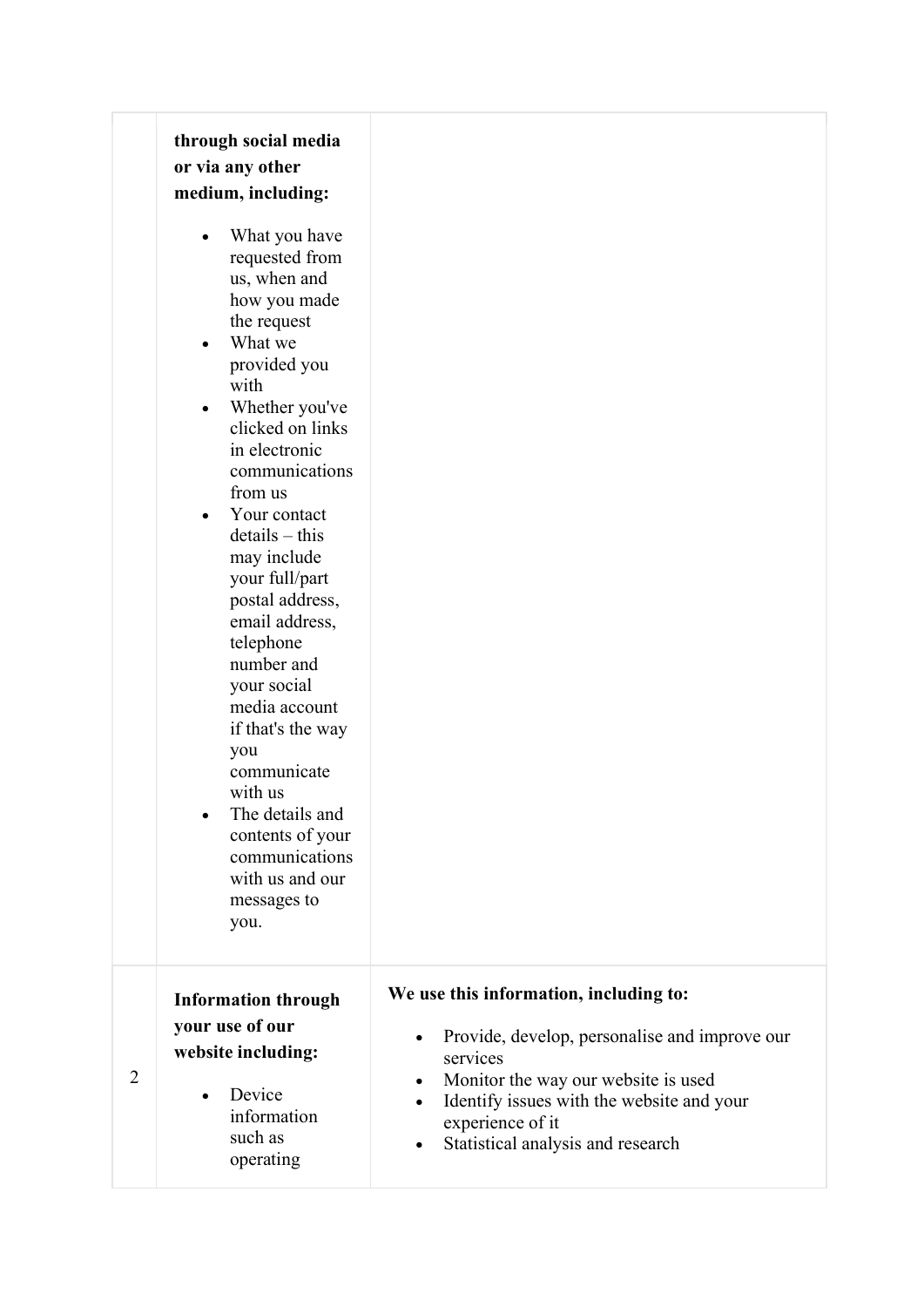|                | system, unique<br>device<br>identifiers, the<br>mobile network<br>system<br>Areas of the<br>$\bullet$<br>website you've<br>accessed and<br>third party sites<br>you have visited<br>Hardware and<br>$\bullet$<br>browser settings<br>The pages you<br>$\bullet$<br>visit and search<br>engine terms<br>you use<br>IP address<br>$\bullet$ |                                                                                                                                  |
|----------------|-------------------------------------------------------------------------------------------------------------------------------------------------------------------------------------------------------------------------------------------------------------------------------------------------------------------------------------------|----------------------------------------------------------------------------------------------------------------------------------|
| $\overline{3}$ | <b>Information that we</b><br>collect incidentally<br>from other sources or<br>public sources,<br>including:<br>Information<br>$\bullet$<br>presented on<br>our social media<br>timelines<br>Information<br>$\bullet$<br>collected by<br>security systems                                                                                 | We use this information, including to:<br>Build and maintain social media branding<br>Provide security to our sites<br>$\bullet$ |

#### Why we collect your information

We collect and use your information for a variety of reasons. We need some information in order to provide our services to you – for example your contact details.

# Other information we collect because we have legitimate business interests, for example, in:

- Understanding how our customers use our services and website
- Researching and analysing the services our customers want
- Improving our services
- Receiving information from other entities in our group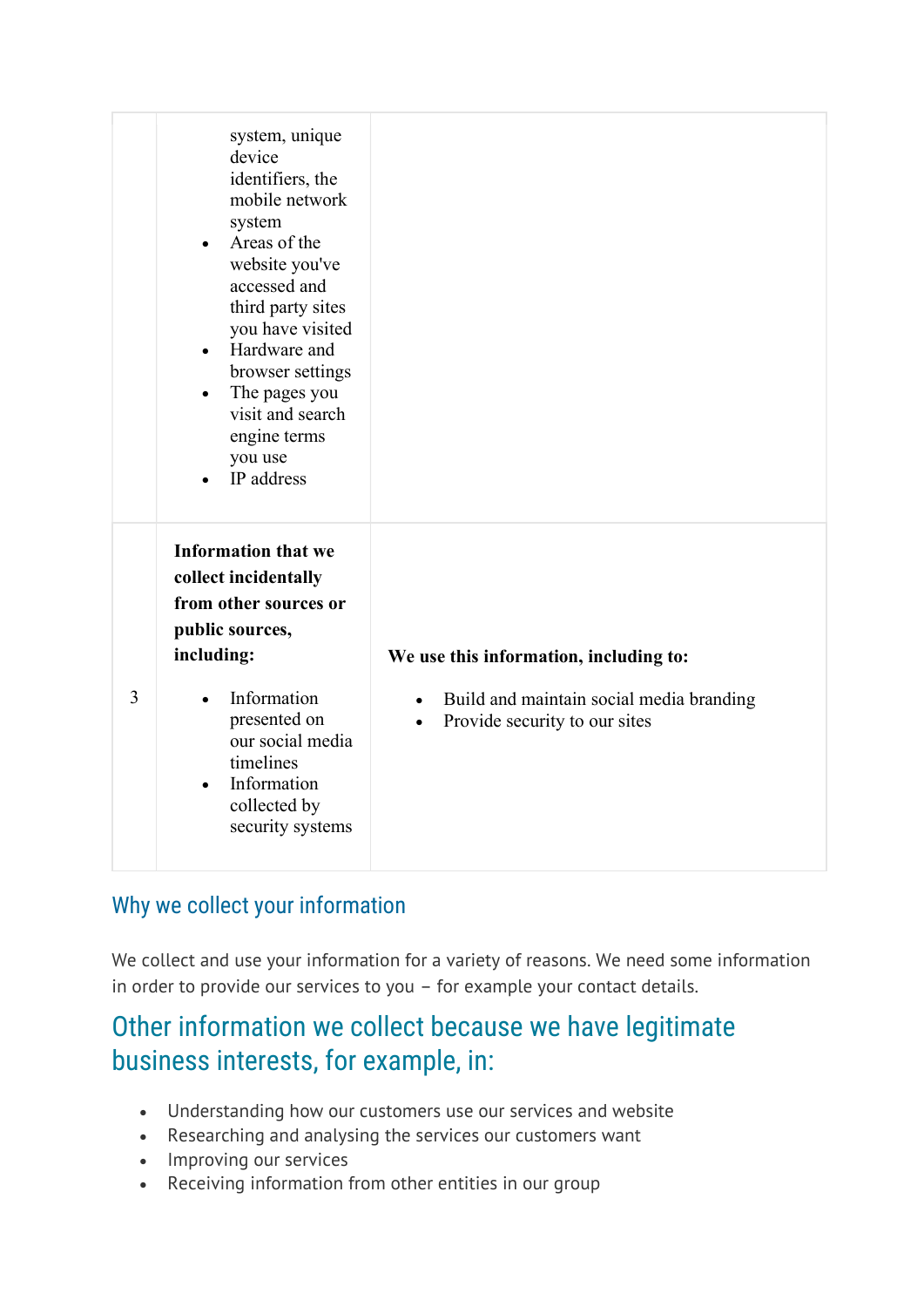- Understanding the type of services our customers want and how they use them
- Maintaining a public profile on both traditional and social media
- Providing security over our business and who we trade with
- Developing and maintaining relationships with vendors, partners and other companies

#### Data retention and security

We will keep your information for as long as it is reasonably necessary.

We are committed to keeping your personal information safe. We've got physical, technical and administrative measures in place to prevent unauthorised access or use of your information.

#### Legal requirements

Your personal information may also be processed if it is necessary on reasonable request by a law enforcement or regulatory authority, body or agency or in the defence of a legal claims. We will not delete personal information if relevant to an investigation or a dispute. It will continue to be stored until those issues are fully resolved.

#### Information we share

## There are certain circumstances where we may transfer your personal data to employees, contractors and to other third parties.

- We may share information about you with other members of our group of companies so we can provide the best service across our group.
- We may also share your information with certain contractors or service providers. They may process your personal data for us, for example, if we use a marketing agency. Other recipients/service providers include IT specialists, database providers, backup and disaster recovery specialists, email providers or outsourced call centres.
- Our suppliers and service providers will be required to meet our standards on processing information and security. The information we provide them, including your information, will only be provided in connection with the performance of their function.
- We may also share your information with certain third parties. We will do this either when we receive your consent or because we need them to see your information to provide products or services to you.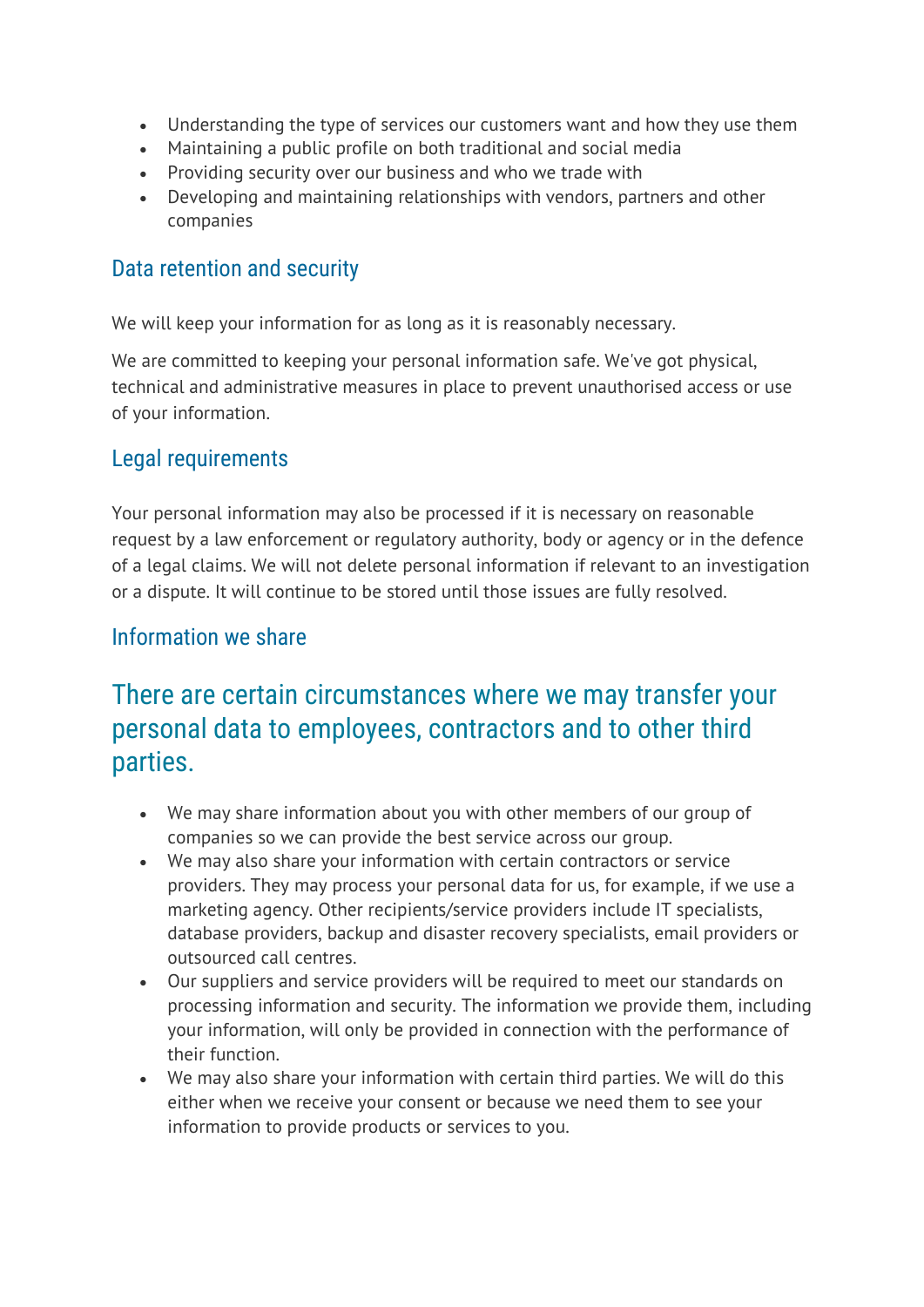# Your personal information may be transferred to other thirdparty organisations in certain scenarios:

- If we're discussing selling or transferring part or all of our business  $-$  the information may be transferred to prospective purchasers under suitable terms as to confidentiality
- If we are reorganised or sold, information may be transferred to a buyer who can continue to provide services to you
- If we're required to by law, or under any requiatory code or practice we follow, or if we are asked by any public or regulatory authority – for example the Police
- If we are defending a legal claim your information may be transferred as required in connection with defending such claim

#### Your personal data may be shared if it is made anonymous and aggregated, as in such circumstances the information will cease to be personal data

#### Your rights

You may have certain rights in relation to your information including a right to access or to correct the information we hold on you.

We've listed the rights you may have over your information and how you can use them below.

These rights will only apply in certain circumstances. They will generally not be available if there are outstanding contracts between us, if we required by law to keep the information or if the information is relevant to a legal dispute.

- You can ask us to confirm if we are processing your information
- You can ask for access to your information
- You can ask to correct your information if it's wrong
- You can ask us to restrict how we use your information
- You can ask us to help you move your information to other companies
- To help with that, you have a right to ask that we provide your information in an easily readable format to another company
- You can ask us to stop using your personal information, but only in certain cases
- You have the right to complain to the relevant supervisory authority

#### How to contact us

If you have any questions about this policy please contact us at sales@prentcieglass.co.uk or 0208 944 9001 or Prentice Glass 10B waterside way , London SW170HB